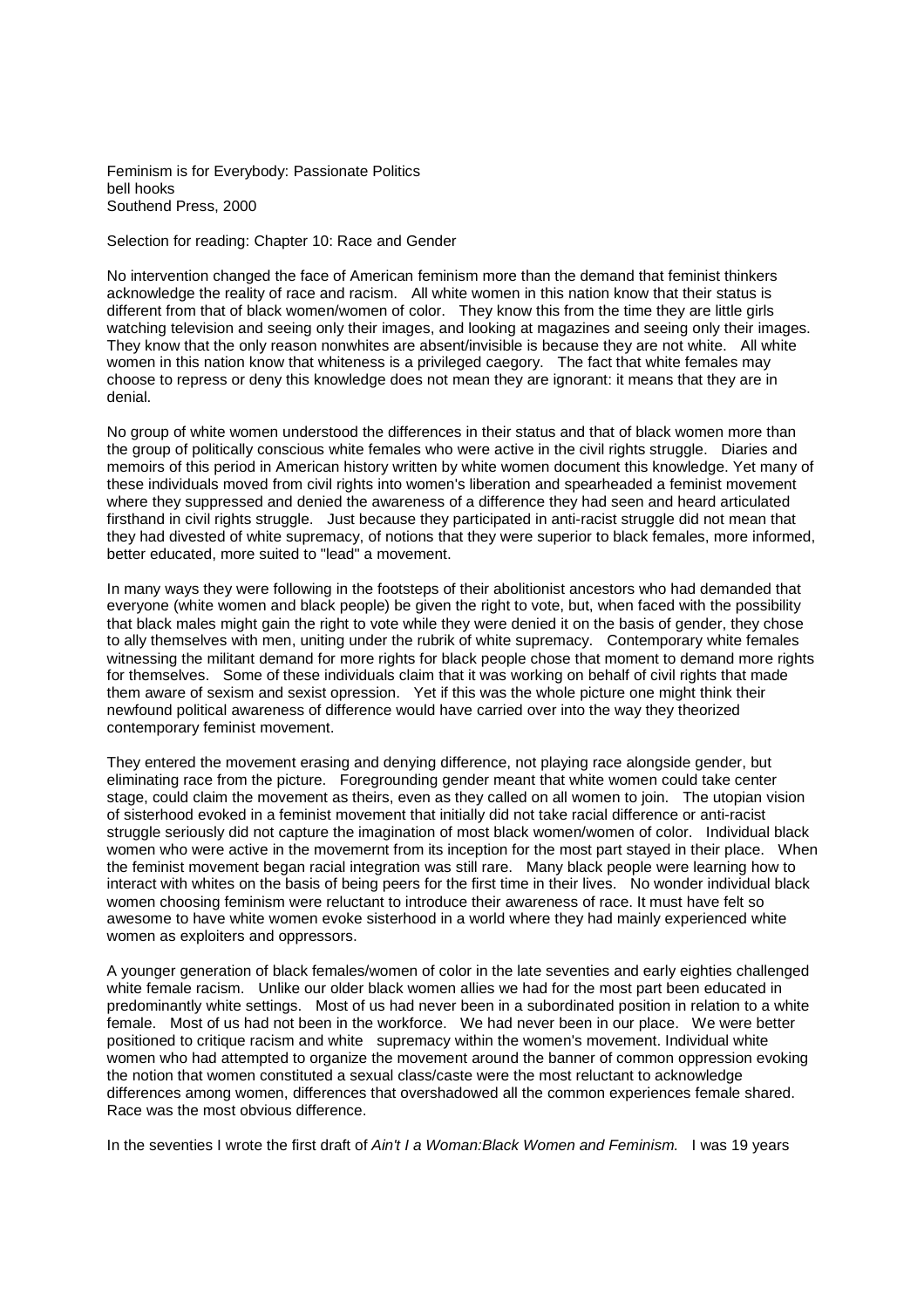old. I had never worked a full time job. I had come from a racially segregated small town in the south to Stanford University. While I had grown up resisting patriarchal thinking, college was the place where I embraced feminist politics. It was there as the only black female present in feminist classrooms, in consciousness-raising, that I began to engage race and gender theoretically. It was there that I began to demand recognition of the way in which racist biases were shaping feminist thinking and call for change. At other locations individual black women/women of color were making the same critique.

In those days white women who were unwilling to face the reality of racism and racial difference accused us of being traitors by introducing race. Wrongly they saw us deflecting focus away from gender. In reality,we were demanding that we look at the status of females realistically, and that realistic understanding serve as the foundation for a real feminist politic. Our intent was not to diminish the vision of sisterhood. We sought to put in place a concrete politics of solidarity that would make genuine sisterhood possible. We knew that there could be no real sisterhood between white women and women of color if white women were not able to divest of white supremacy, if the feminist movement were not fundamentally anti-racist.

Critical interventions around race did not destroy the women's movement; it became stronger. Breaking through denial about race helped women face the reality of difference on all levels. And we were finally putting in place a movement that did not place the class interests of priviledged women, especially white women, over that of all other women. We put in place a vision of sisterhood where all our realities could be spoken. There has been no contemporary movement for social justice where individual participants engaged in the dialectical exchange that occurred among feminist thinkers about race which lead to the re-thinking of much feminist theory and practice. The fact that participants in the feminist movement could face critique and challenge while still remaining wholeheartedly comitted to a vision of justice, of liberation, is a testament to the movement's strength and power. It shows us that no matter how misguided feminist thinkers have been in the past, the will to change, the will to create the context for struggle and liberation, remains stronger than the need to hold on to wrong beliefs and assumptions.

For years I witnessed the reluctance of white feminist thinkers to acknowledge the importance of race. I witnessed their refusal to divest of white supremacy, their unwillingness to acknowledge that an anti-racist feminist movement was the only political foundatin that would make sisterhood be a reality. And I witnessed the revolution in conciousness that occurred as individual women began to break free of denial, to break free of white supremacist thinking. These awesome changes restore my faith in feminist movement and strengthen the solidarity I feel towards all women.

Over all feminist thinking and feminist theory has benefited from all critical interventions on the issue of race. The only problematic arena has been that of translating theory into practice. While individual white women have incorperated an analysis of race into much feminist scholarship, these insights have not had as much impact on the day to day relations of white women and women of color. Anti-racist interactions between women are difficult in a society that remains racially segregated. Despite diverse work settings a vast majority of folks still socialize with people of their own group. Racism and sexism combined create harmful barriers between women. So far feminist strategies to change this have not been very useful.

Individual white women and women of color who have worked through difficulties to make the space where bonds of love and political solidarity can emerge need to share the methods and strategies that we have successfully employed. Almost no attention is given the relationship between girls of different races. Biased feminist scholarship which attempts to show that white girls are somehow more vulnerable to sexist conditioning than girls of color simply perpetuates the white supremacist assumption that white females require and deserve more attention to their concerns and ills than other groups. Indeed while girls of color may express different behavior than their white counterparts they are not only internalizing sexist conditioning, they are far more likely to be victimized by sexism in ways that are irreparable.

Feminist movement,especially the work of visionary black activists, paved the way for a reconsideration of race and racism that has had positive impact on our society as a whole. Rarely do mainstream social critiques acknowledge this fact. As a feminist theorist who has written extensively about the issue of race and racism within feminist movement, I know that there remains much that needs to be challenged and